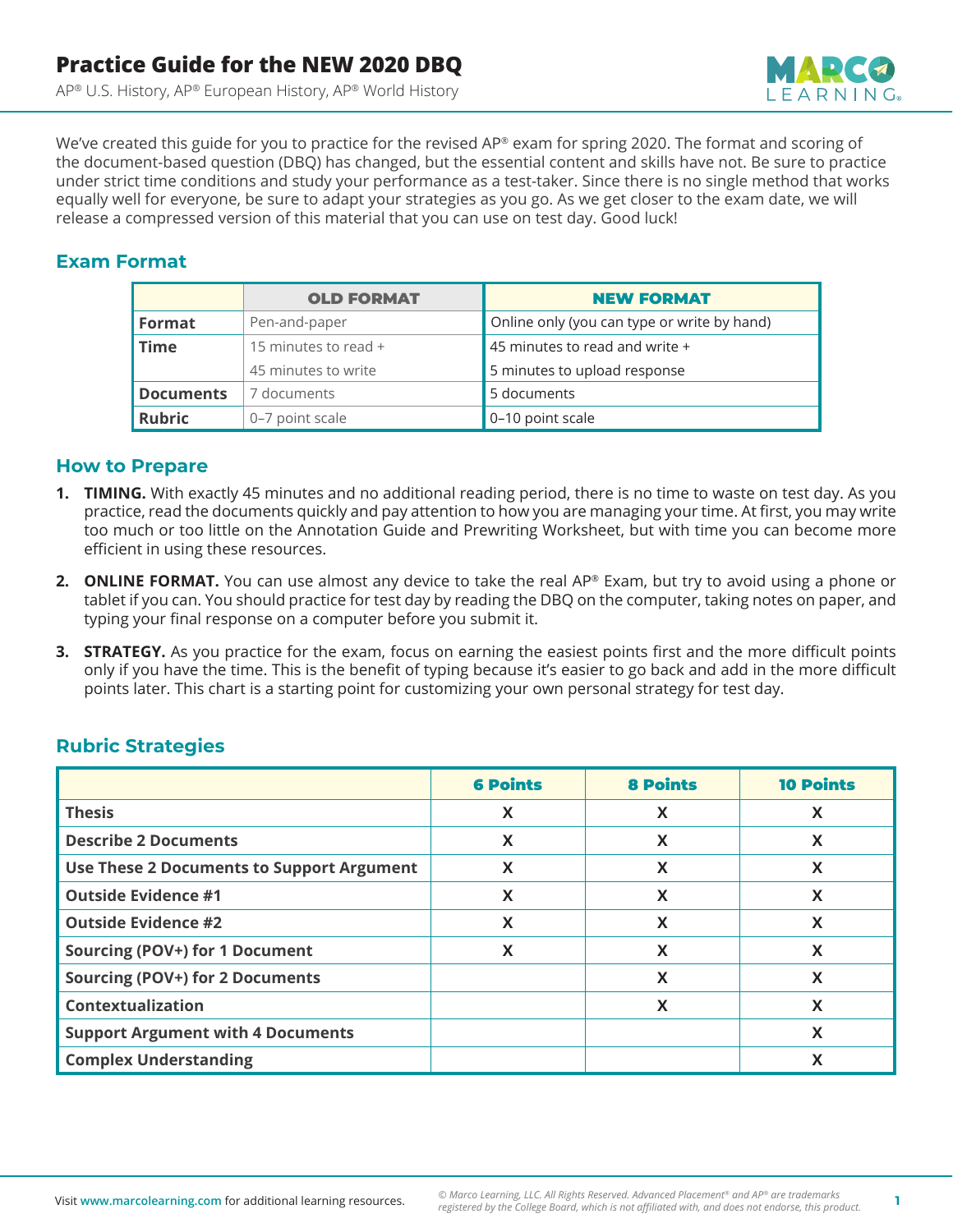# **ANNOTATION GUIDE**

**INSTRUCTIONS:** Always start by analyzing the prompt carefully. Then, read through the documents quickly, paying attention to the general information about each document. If you don't understand the document or know how to use it in your essay, "STRIKE" that document and move on to the next one. To earn the point for using two documents, plan to use an extra document (in case you misinterpret one). Likewise, plan to use all five documents if you are trying to earn the point for using four documents. Move quickly through this Annotation Guide, writing phrases rather than full sentences. After you are finished jotting down notes on this Annotation Guide, move on to the Prewriting Worksheet to plan your essay.

| <b>DOCUMENT 1</b>                                        | <b>USE or STRIKE</b>               |  |
|----------------------------------------------------------|------------------------------------|--|
| <b>Briefly</b> summarize the document in your own words. |                                    |  |
|                                                          |                                    |  |
|                                                          |                                    |  |
|                                                          |                                    |  |
| What argument could this document be used to support?    | POV, Context, Audience, or Purpose |  |
|                                                          | (Do this for only two documents.)  |  |
|                                                          |                                    |  |
|                                                          |                                    |  |

| <b>DOCUMENT 2</b>                                        | <b>USE or STRIKE</b>               |
|----------------------------------------------------------|------------------------------------|
| <b>Briefly</b> summarize the document in your own words. |                                    |
|                                                          |                                    |
|                                                          |                                    |
|                                                          |                                    |
| What argument could this document be used to support?    | POV, Context, Audience, or Purpose |
|                                                          | (Do this for only two documents.)  |
|                                                          |                                    |
|                                                          |                                    |

| <b>USE</b> or <b>STRIKE</b>        |
|------------------------------------|
|                                    |
|                                    |
|                                    |
|                                    |
| POV, Context, Audience, or Purpose |
| (Do this for only two documents.)  |
|                                    |
|                                    |
|                                    |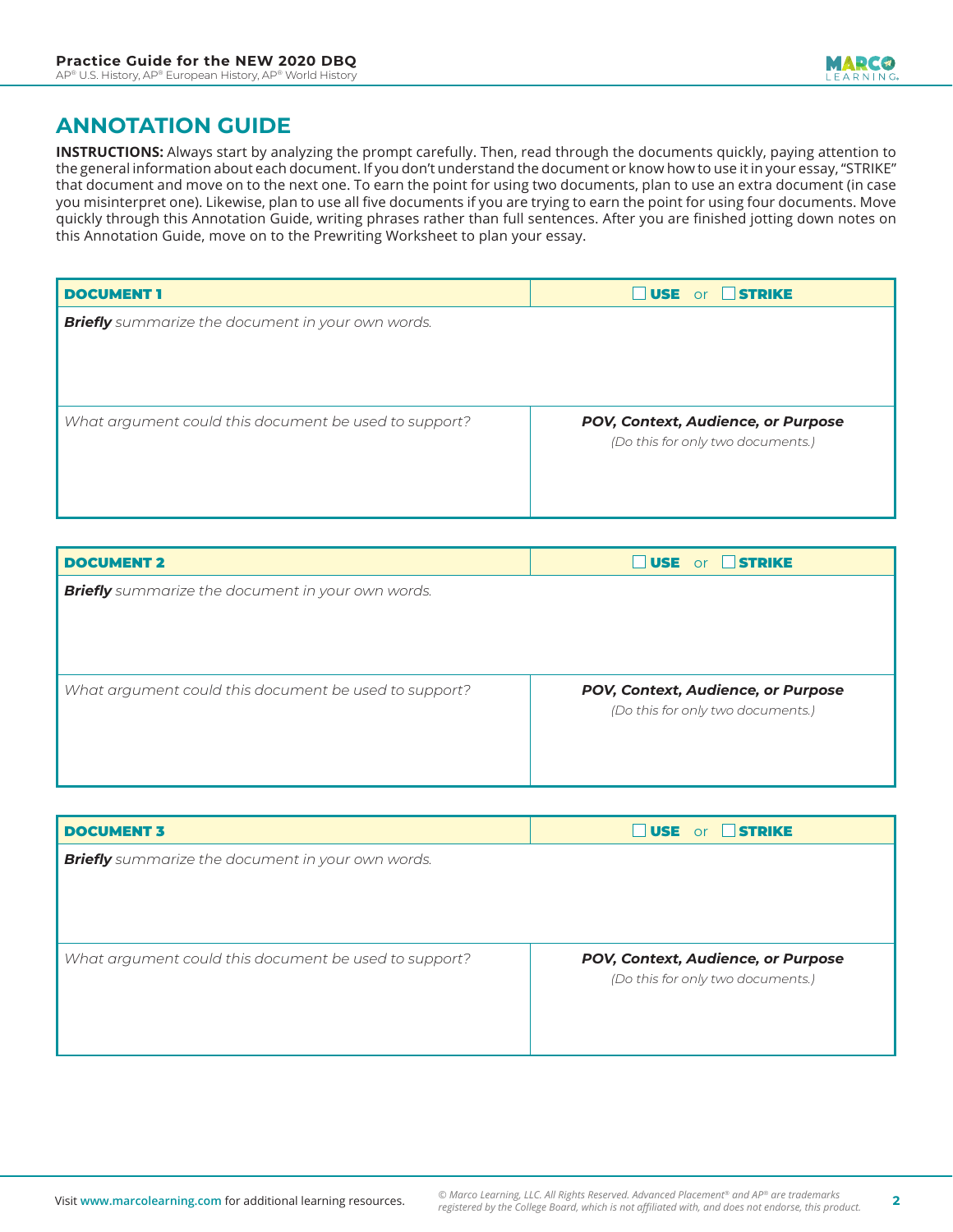AP® U.S. History, AP® European History, AP® World History

# MARCO

| <b>DOCUMENT 4</b>                                        | <b>USE</b> or <b>STRIKE</b>        |  |
|----------------------------------------------------------|------------------------------------|--|
| <b>Briefly</b> summarize the document in your own words. |                                    |  |
|                                                          |                                    |  |
|                                                          |                                    |  |
|                                                          |                                    |  |
| What argument could this document be used to support?    | POV, Context, Audience, or Purpose |  |
|                                                          | (Do this for only two documents.)  |  |
|                                                          |                                    |  |
|                                                          |                                    |  |

| <b>JUSE</b> or <b>STRIKE</b>       |
|------------------------------------|
|                                    |
|                                    |
|                                    |
|                                    |
| POV, Context, Audience, or Purpose |
| (Do this for only two documents.)  |
|                                    |
|                                    |
|                                    |

After you go through the documents, quickly note 1–2 pieces of **outside evidence** you could use:

What would be some good ideas for **contextualization** in this essay?